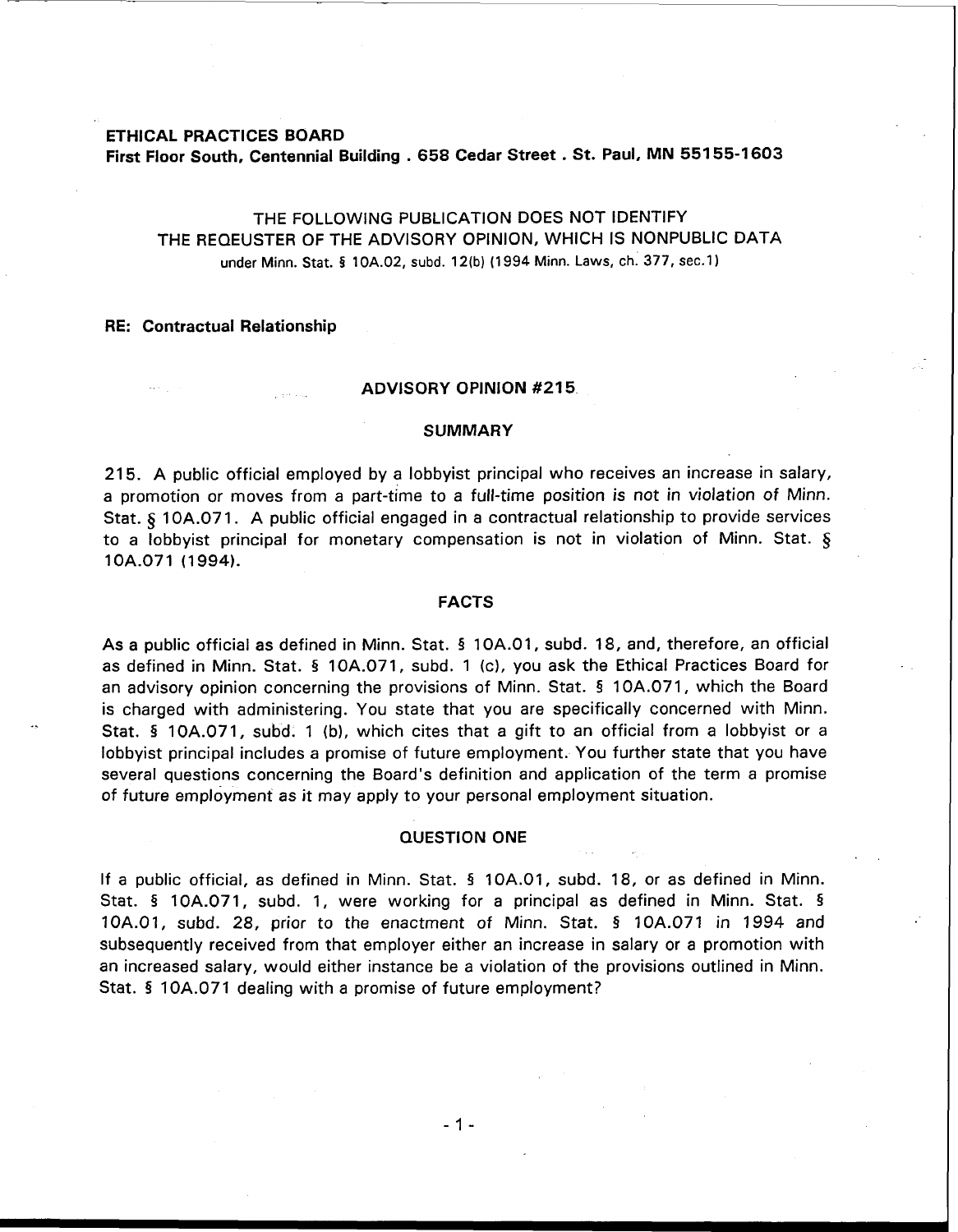# **OPINION**

No.

### **QUESTION TWO**

If a public official, as defined in Minn. Stat. § 10A.O1, subd. 18, or as defined in Minn. Stat. § 10A.071, subd. 1, were working for a principal as defined in Minn. Stat. § 10A.01, subd. 28, on a limited basis such as a part-time employee working less than 40 hours a week and were offered a full-time position with that employer, would the acceptance of full-time position with additional salary, responsibilities, and benefits, be construed as a violation of Minn. Stat. **5** 10A.071, subd. 1 (b)?

### **OPINION**

No.

# **QUESTION THREE**

If a public official, as defined in Minn. Stat. § 1 OA.O1, subd. 18, or as defined in Minn. Stat. § 10A.071, subd. 1, were to engage in a contractual relationship as an independent contractor to provide services rendered to a principal as defined in Minn. Stat. § 1 OA.O1, subd. 28, receiving monetary compensation for such services, would such a contractual relationship be a violation of Minn. Stat. § 10A.071, subd. 1 (b), as it relates to a promise of future employment?

### **OPINION**

No.

Issued:  $\frac{2}{21}$   $\frac{6}{5}$ 

uglas H.'Sillers. Chair **Ethical Practices Board** 

### **PERTINENT STATUTES**

Minn. Stat. § 1 OA.O1 DEFINITIONS provides: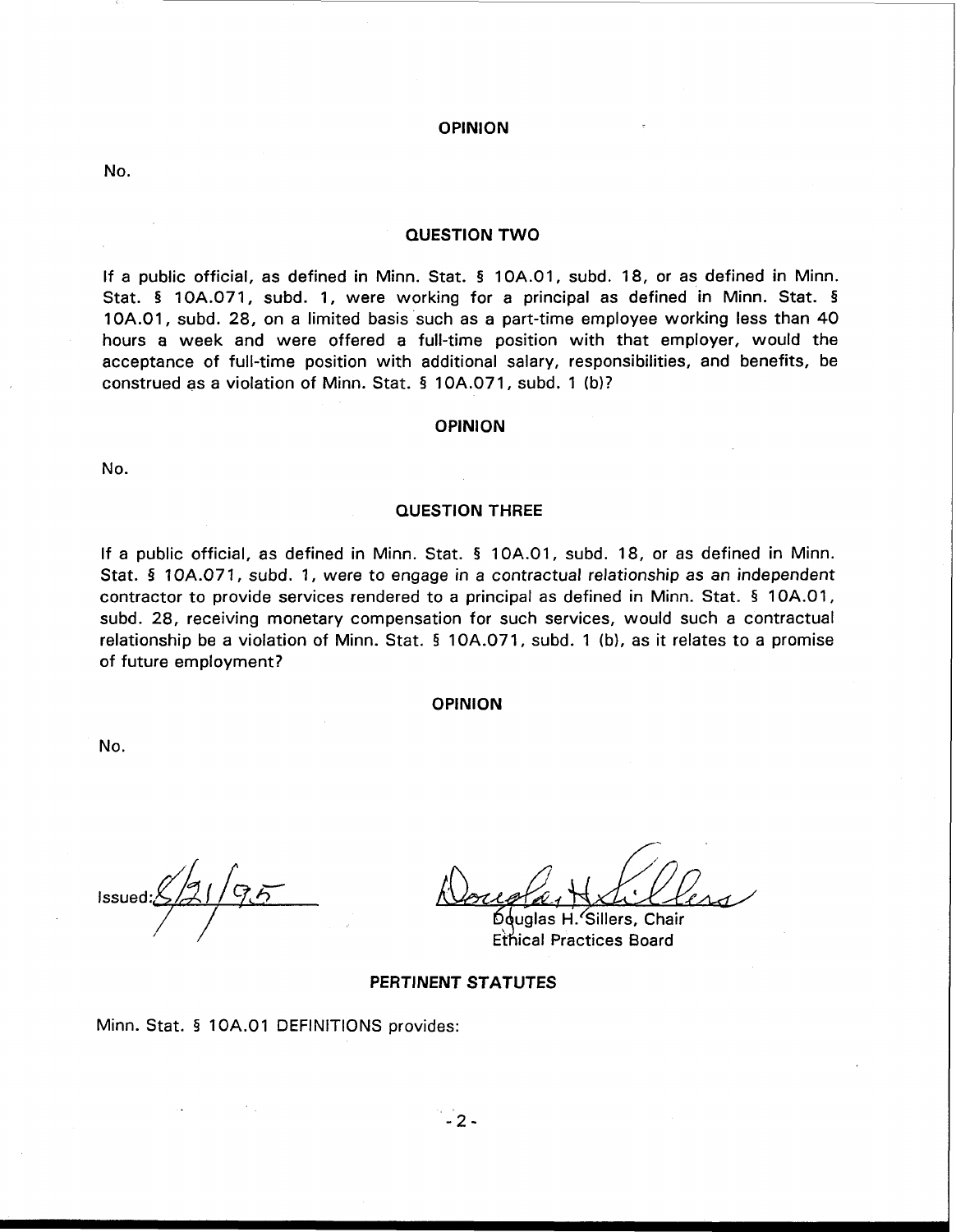... Subd. 11. (a) "Lobbyist" means an individual:

(1) engaged for pay or other consideration, or authorized to spend money by another individual, association, political subdivision, or public higher education system, who spends more than five hours in any month or more than \$250, not including the individual's own travel expenses and membership dues, in any year, for the purpose of attempting to influence legislative action or administrative action, or the official action of a metropolitan governmental unit, by communicating or urging others to communicate with public or local officials. . . .

Subd. **18.** "Public official" means any:

(a) member of the legislature;

(b) constitutional officer in the executive branch and the officer's chief administrative deputy;

(c) member, chief admhistrative officer or deputy chief administrative officer of a state board or commission which has at least one of the following powers: (i) the power to adopt, amend or repeal rules, or (ii) the power to adjudicate contested cases or appeals;

(dl commissioner, deputy commissioner, or assistant commissioner of any state department as designated pursuant to section 15.01;

(el individual employed in the executive branch who is authorized to adopt, amend or repeal rules or adjudicate contested cases;

(f) executive director of the state board of investment;

(g) executive director of the Indian affairs intertribal board;

(h) commissioner of the iron range resources and rehabilitation board;

(i) commissioner of mediation services;

(i) deputy of any official listed in clauses (e) to (i);

(k) judge of the workers' compensation court of appeals;

(I) administrative law judge or compensation judge in the state office of administrative hearings or referee in the department of jobs and training;

(m) solicitor general or deputy, assistant or special assistant attorney general;

(n) individual employed by the legislature as secretary of the senate, chief clerk of the house, revisor of statutes, or researcher, legislative analyst, or attorney in the office of senate counsel and research or house research;

(0) member, regional administrator, division director, general counsel, or operations manager of the metropolitan council;

(p) the director of the racing commission, the director of the gambling control board, the director of the state lottery, and the deputy director of the state lottery;

**(q)** director or the division of gambling enforcement in the department of public safety;

(r) member or executive director of the higher education facilities authority; or

(s) member of the board of directors or president of the Minnesota world trade center corporation.

(t) member or chief administrator of a metropolitan agency.